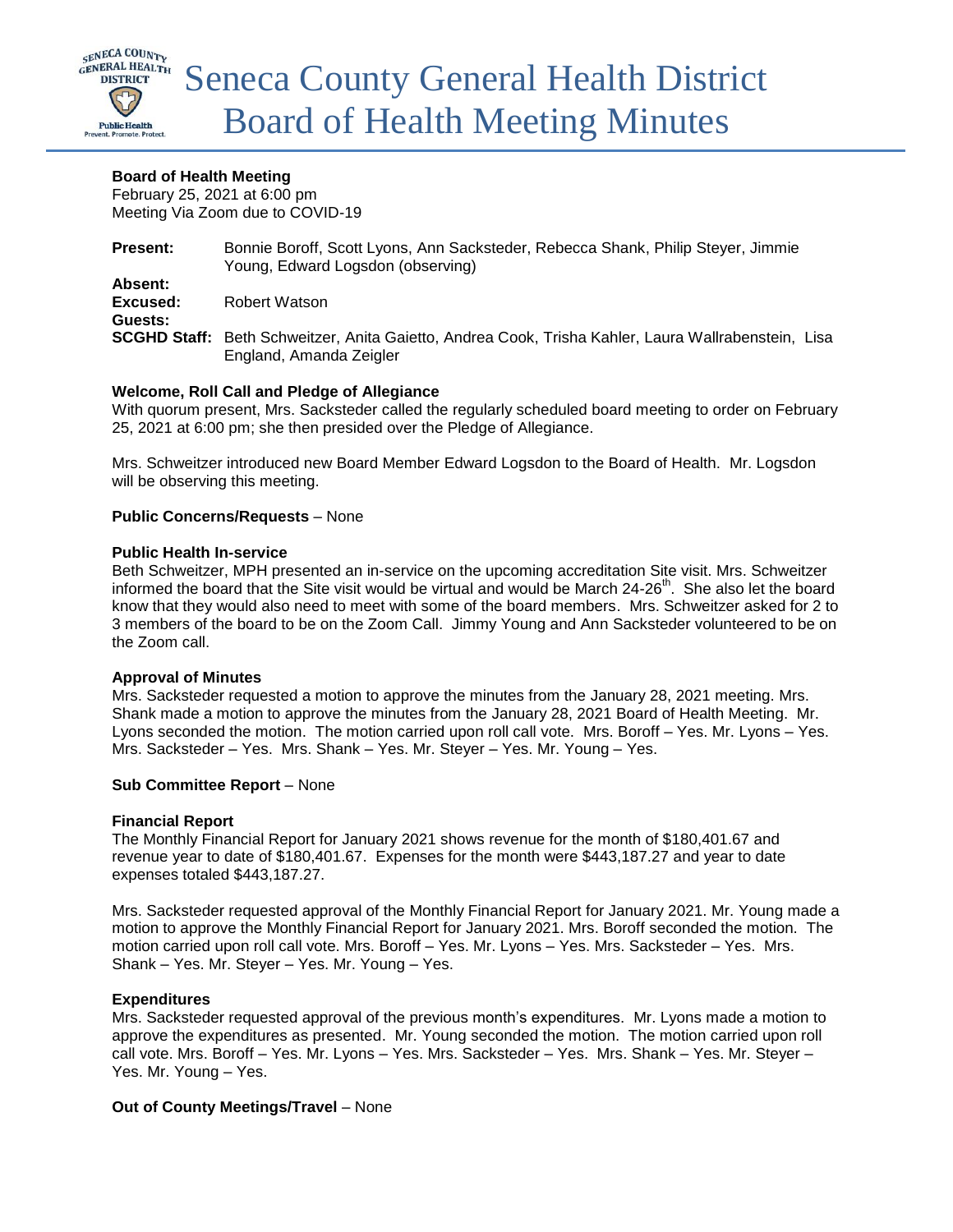### **Advances/Repayments/Transfers**

Mrs. Sacksteder requested a motion to approve Advances, Repayments, and Transfer List provided in board packets. Mrs. Shank made a motion to approve the Advances, Transfer List and Appropriations Transfer. Mr. Lyons seconded the motion. The motion carried upon roll call vote. Mrs. Boroff – Yes. Mr. Lyons – Yes. Mrs. Sacksteder – Yes. Mrs. Shank – Yes. Mr. Steyer – Yes. Mr. Young – Yes.

### **Supplements** – None

### **Contracts**

Mrs. Sacksteder requested a motion to approve Contracts:

- a. Pine View Excavating, LLC, for home sewage treatment systems installation (Fitch property**),** 02/08/2021-04/30/2021, not to exceed \$13,800.00 (payer)
- b. Pine View Excavating, LLC, for home sewage treatment systems installation (Robinson property**),** 02/08/2021-04/30/2021, not to exceed \$11,800.00 (payer)
- c. Pine View Excavating, LLC, for home sewage treatment systems installation (Geary property**),** 02/08/2021-04/30/2021, not to exceed \$12,999.00 (payer)
- d. Pine View Excavating, LLC, for home sewage treatment systems installation (Guzman property**),** 02/08/2021-04/30/21, not to exceed \$14,000.00 (payer)
- e. Pine View Excavating, LLC, for home sewage treatment systems tap-in (Lopez property**),**  02/08/2021-05/08/2021, not to exceed \$3,535.00 (payer)
- f. H.O.P.E. (Heroin, Opioid, Prevention, Education) for participation in Integrated Naloxone Access and Infrastructure Grant, effective upon signatures –08/31/2021, no money
- g. Oriana House, Inc., CROSSWAEH, for participation in Integrated Naloxone Access and Infrastructure Grant, effective upon signatures –08/31/2021, no money
- h. Rigel Recovery Services, for participation in Integrated Naloxone Access and Infrastructure Grant, effective upon signatures –08/31/2021, no money

Mr. Steyer made a motion to approve the Contracts. Mrs. Shank seconded the motion. The motion carried upon roll call Mrs. Boroff – Yes. Mr. Lyons – Yes. Mrs. Sacksteder – Yes. Mrs. Shank – Yes. Mr. Steyer – Yes. Mr. Young – Yes

### **Resolutions** – None

### **Division Reports**

### **WIC**

Mrs. Sacksteder turned the floor over to the Director of the WIC Division, Trisha Kahler, RD LD. Mrs. Kahler reviewed her report included in board member's packet:

People: Our peer helper, whom has been working from home, is beginning to return to hours in office. Unfortunately, during the COVID 19 pandemic breastfeeding rates have decreased, and we will be working to combat that.

Service: The current waivers have been extended until May. Staff will continue telephone appointments until this time.

Quality: We are having a virtual management evaluation this month. Documents have been submitted to our Nutrition Consultant at ODH, and we will also have phone conferences scheduled.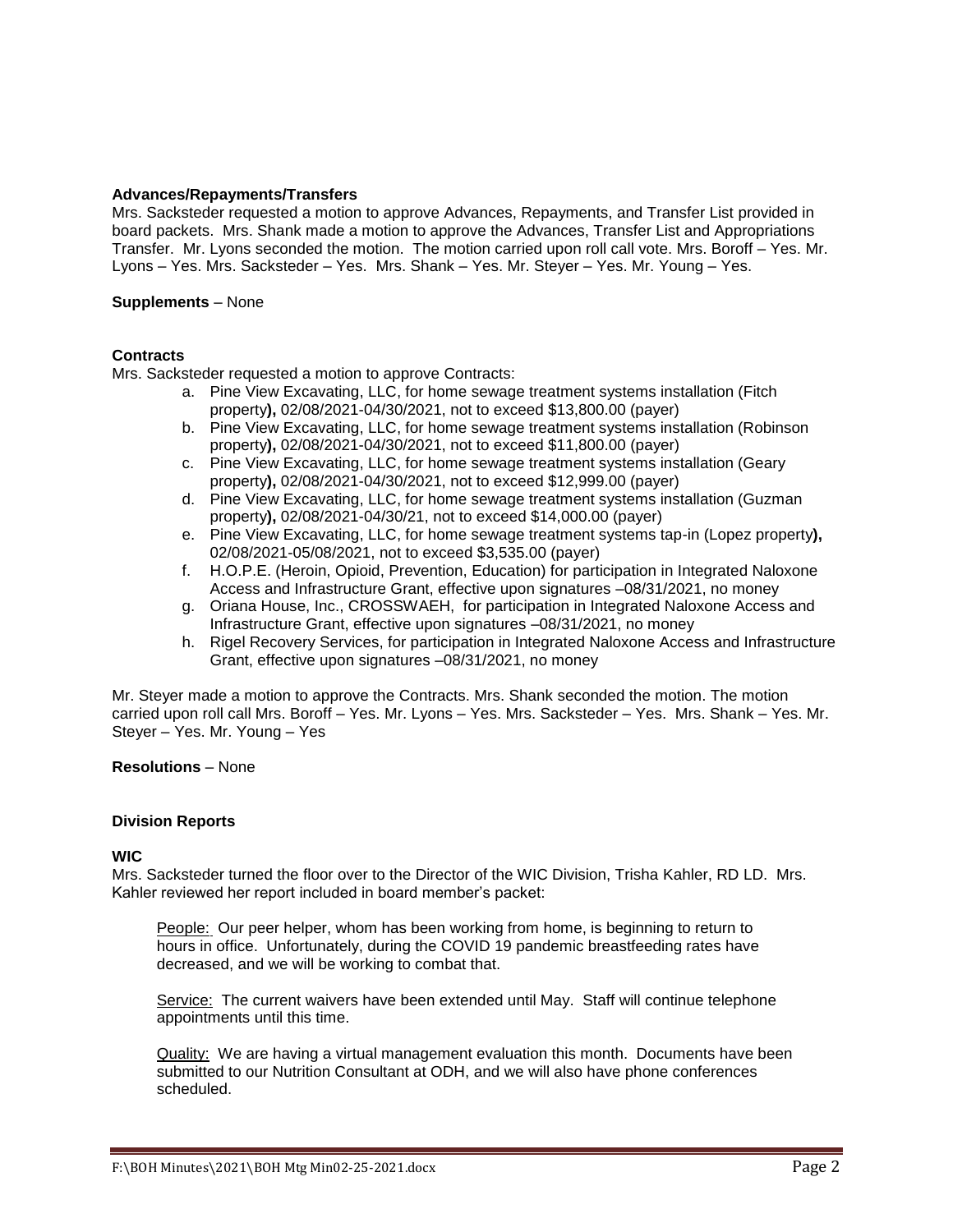Fiscal: The special conditions for the current grant were approved.

Mrs. Boroff questioned if they would be doing the vouchers for the local farm markets. Mrs. Kahler said they will be doing the farm markets vouchers again. Mrs. Kahler also added that the Tiffin downtown Farm's Market is also interested in participating.

### **Nursing**

Mrs. Sacksteder turned the floor over to the Director of Nursing, Andrea Cook, BSN RN. Ms. Cook reviewed her report included in board member's packet:

### **People:**

We are going to hire two full time nurses and one full time clerk.

**Quality:** 

- Always striving to provide exceptional service.
- **Service:**  • COVID19
	- o As of 2/18/2021 there are 4,698 COVID cases in Seneca County. 2052 males, 2,646 females, 6 people currently hospitalized and 126 deaths.
	- o January stats **s**how 357 people were contact traced.
	- $\circ$  As of 2/17/2021, we have given 1,660 first doses and 1,059 second doses, a total of 2,719 doses administered.
	- $\circ$  SCGHD conducted the 2<sup>nd</sup> dose MAX VAX event at the School of Opportunity Center February 13, 2021. We had a total of 80 volunteers (42 Sentinel Career Center students and instructors, 6 volunteer vaccinators, 10 nursing division staff, 6 SCGHD staff, 11 School of Op staff and 5 others).

Mr. Steyer asked if people are having reactions to the first or second dose of the COVID Vaccine. Ms. Cook has said that she had some staff members have reactions. Ms. Cook said that she has read that it is from your body building up immunity.

### **Environmental Health**

Mrs. Sacksteder turned the floor over to the Director of Environmental Health, Laura Wallrabenstein, MA RS. Mrs. Wallrabenstein reviewed her report included in board member's packet:

Mrs. Wallrabenstein presented for condemnation, property located at:

- a. 6340 N. CR. 29 Bellevue, OH 44811
	- Owned by: Irene Baldwin & Jeffrey T. Hussy same address

Mrs. Sacksteder requested a motion to approve the condemnation of the property located at 6340 N. CR. 29 Bellevue, OH 44811 Owned by: Irene Baldwin & Jeffrey T. Hussy – same address. Mr. Lyons made a motion to approve the condemnation of the properties located at 6340 N. CR. 29 Bellevue, OH 44811 Owned by: Irene Baldwin & Jeffrey T. Hussy – same address. Mr. Steyer seconded the motion. The motion carried upon roll call vote. Mrs. Boroff – Yes. Mr. Lyons – Yes. Mrs. Sacksteder – Yes. Mrs. Shank – Yes. Mr. Steyer – Yes. Mr. Young – Yes.

Mrs. Wallrabenstein presented for rescind condemnation, property located at:

- a. 120 Warren Ave. Tiffin, OH 44883
	- Owned by: Timothy C. Sweeney (same address)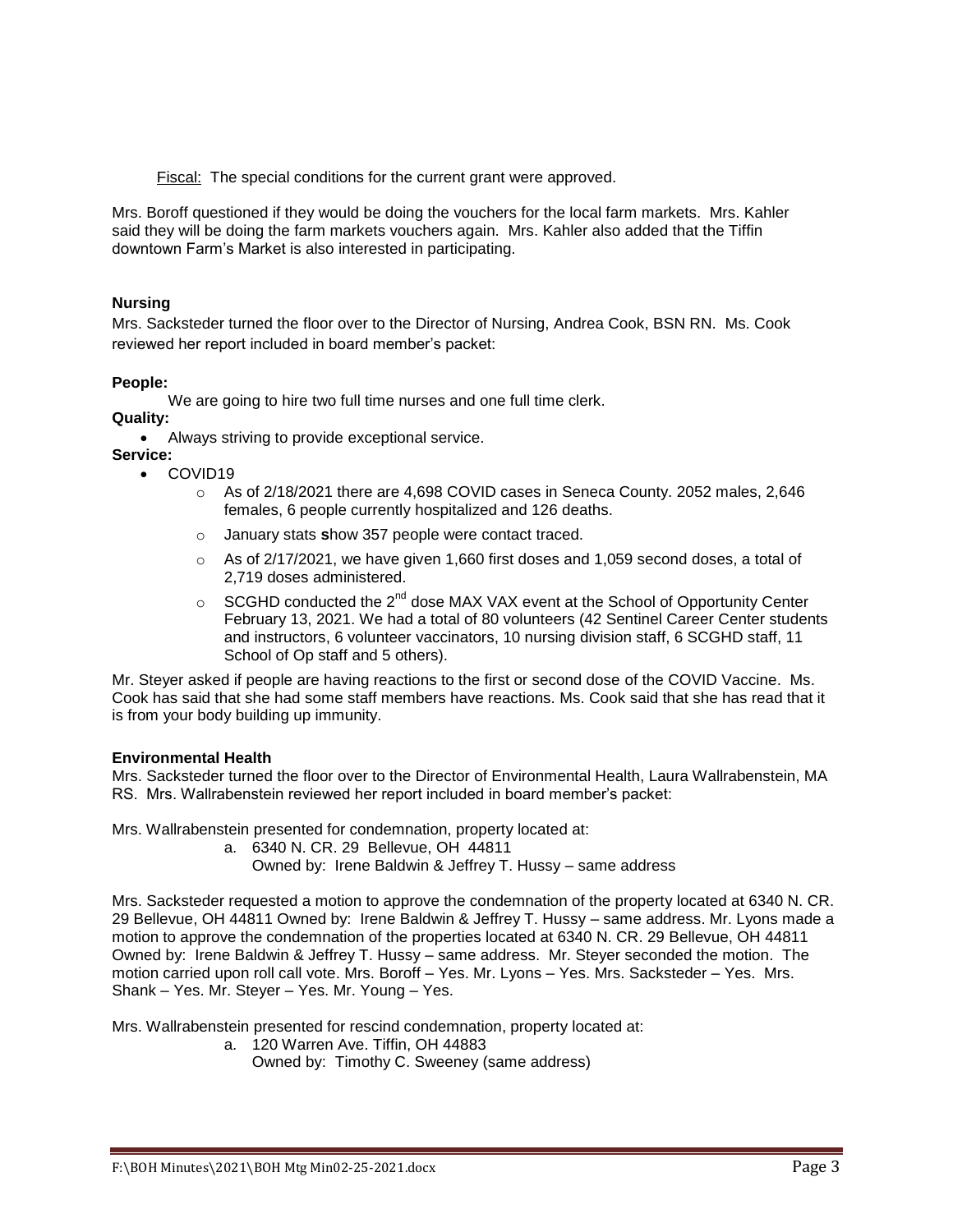Mrs. Sacksteder requested a motion to approve the rescind condemnation of the property located at 120 Warren Ave. Tiffin, OH 44883. Owned by: Timothy C. Sweeney (same address). Mr. Steyer made a motion rescind condemnation of the property located at120 Warren Ave. Tiffin, OH 44883. Owned by: Timothy C. Sweeney (same address). Mr. Lyons seconded the motion. The motion carried upon roll call vote. Mrs. Boroff – Yes. Mr. Lyons – Yes. Mrs. Sacksteder – Yes. Mrs. Shank – Yes. Mr. Steyer – Yes. Mr. Young – Yes.

### **General Update**:

#### **Service:**

EH staff continues to assist with Covid vaccine clinics.

**Financial:** Food license fees are coming in although no late fees can be charged until July of this year (legislation passed due to pandemic). Overall, this will decrease our income from the food program.

**Quality:** I will be evaluating our Quality Improvement Plan and still hope to bring any changes to you some time. . .

**People:** Austin, Beth and I met with the Loudon Twp. trustees (in person) on Feb. 17. They just wanted to meet Austin and discuss the landfill in general.

#### **Landfill update**

- Phase 13 is in progress, rain cover has been completely removed
- Sunny Farms Landfill hauling leachate to Fostoria Waste Water Treatment Plant
- Wetland Restoration

Sunny Farms Landfill hauling leachate to Fostoria Waste Water Treatment Plant

- Trial Period
	- o Maximum 3 truckloads a day
	- o Jerome monitoring before dumping and during
	- o Will only be transferred to Waste Water Treatment Plant via truck, no sewer line.
	- o All leachate will be pretreated for odor prior to treatment.

Stationary Monitors – 1 readings over 15 ppb SCGHD Monitoring – No readings over 15 ppb SCGHD inspections – No violations cited OEPA violations – No January violations License conditions – Conditions are being followed

#### **Health Commissioner**

Mrs. Sacksteder turned the floor over to the Health Commissioner, Beth Schweitzer, MPH.

### **Service:**

Four All AOHC Member Calls Two NW District Calls Two AOHC Board meetings with ODH Leadership Four calls for all health commissioners with Governor DeWine Four ODH Calls for health departments only Two Seneca County Emergency Partners meetings Two Response team meetings One Elected Official Department Heads calls Calls with WBVI radio 2 calls with school Superintendents